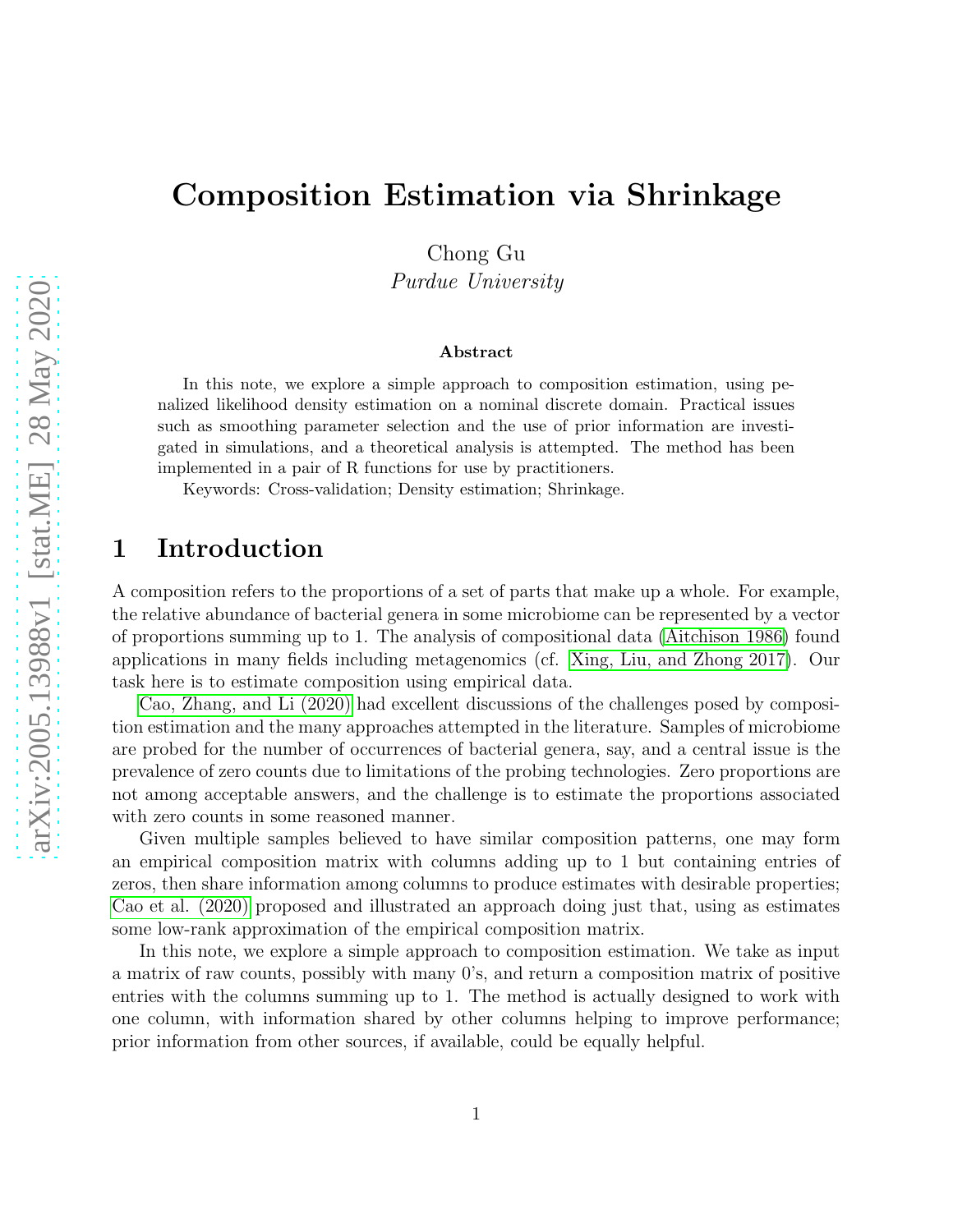We shall employ penalized likelihood density estimation on a nominal discrete domain for the task. The method has long been developed and used with success in practice, but primarily on continuous domains. We now take a serious look at how it performs on a discrete domain. We shall first set the notation and outline the method, then investigate important practical issues such as smoothing parameter selection and the effective use of prior information. A pair of R functions are available for use by practitioners. Some theoretical analysis is also attempted to better understand how the method works.

### 2 Method

Consider a multinomial sample  $\mathbf{k} \sim \text{Multinomial}(n; \mathbf{p})$ , where  $\mathbf{p} = (p_1, \ldots, p_m)^T$ ,  $\sum_{y} p_y = 1$ ,  $\mathbf{k} = (k_1, \ldots, k_m)^T$ ,  $\sum_{y} k_y = n$ . Our task is to estimate **p**. When m is large and some of the  $p_y$ 's are small,  $k_y = 0$  is not uncommon, and the simple maximum likelihood estimate  $\hat{p}_y = k_y/n$  is undesirable.

The estimation of **p** can be cast as the estimation of probability density  $f(y)$  on domain  $\mathcal{Y} = \{1, \ldots, m\}$ . An approach is via the penalized likelihood method, minimizing

<span id="page-1-0"></span>
$$
-\frac{1}{n}\sum_{y}\left\{k_{y}\eta(y)-\log\int_{\mathcal{Y}}e^{\eta(y)}\right\}+\frac{\lambda}{2}J(\eta),\tag{1}
$$

where  $f(y) = e^{\eta(y)} / \int_{\mathcal{Y}} e^{\eta(y)}$ ,  $J(\eta)$  is a roughness penalty, and the smoothing parameter  $\lambda$ controls the trade-off between goodness-of-fit and smoothness. See, e.g., [Silverman \(1982\)](#page-6-3) and [Gu and Qiu \(1993\).](#page-6-4) With y nominal, a standard choice for  $J(\eta)$  is  $\sum_{y} (\eta(y) - \bar{\eta})^2$ , where  $\bar{\eta} = m^{-1} \sum_{y} \eta(y)$ , which ensures invariance with respect to permutations of elements in  $\mathcal{Y}$ . This is estimation by shrinkage.

Through the specification of  $\int_{\mathcal{Y}} g(y)$ , one may incorporate possible prior information concerning  $p_y$ . With  $\int_{\mathcal{Y}} g(y) = \sum_y w_y g(y)$ , the density  $f(y)$  is relative to the base measure  $\{w_y\}$  on  $\mathcal{Y}, p_y = w_y e^{\eta(y)} / \sum_x w_x e^{\eta(x)}$ . Absent prior information, one simply sets  $w_y \propto 1$ , but if there is reason to suggest that  $(p_y/\tilde{p}_y)$ 's are near a constant for some  $\tilde{p}_y$ , say, one may want to use  $w_y \propto \tilde{p}_y$ . A nearly uniform density (relative to a base measure) is easier to estimate.

With multiple samples  $\mathbf{k}_x \sim \text{Multinomial}(n_x; \mathbf{p}_x)$ ,  $\mathbf{p}_x = (p_{x,1}, \ldots, p_{x,m})^T$ ,  $\sum_y p_{x,y} = 1$ ,  $\mathbf{k}_x = (k_{x,1}, \ldots, k_{x,m})^T$ ,  $\sum_{y} k_{x,y} = n_x$ , where  $\mathbf{p}_x$ 's are believed to be close to each other, one may use the collapsed data  $\mathbf{k} = \sum_x \mathbf{k}_x$  to estimate a  $\tilde{p}_y$  with  $w_y \propto 1$ , then use  $w_y \propto \tilde{p}_y$  for the estimation of individual  $\mathbf{p}_x$ 's.

### 3 Density Estimation on Discrete Domain: Practice

We now look at how [\(1\)](#page-1-0) performs on a discrete domain. Some theoretical analysis is to be found in Section 5. Computation is straightforward. Our primary interests here are two fold, to check on the effectiveness of smoothing parameter selection by cross-validation, and to verify the benefit of using  $w_y \propto \tilde{p}_y$  when prior information is available.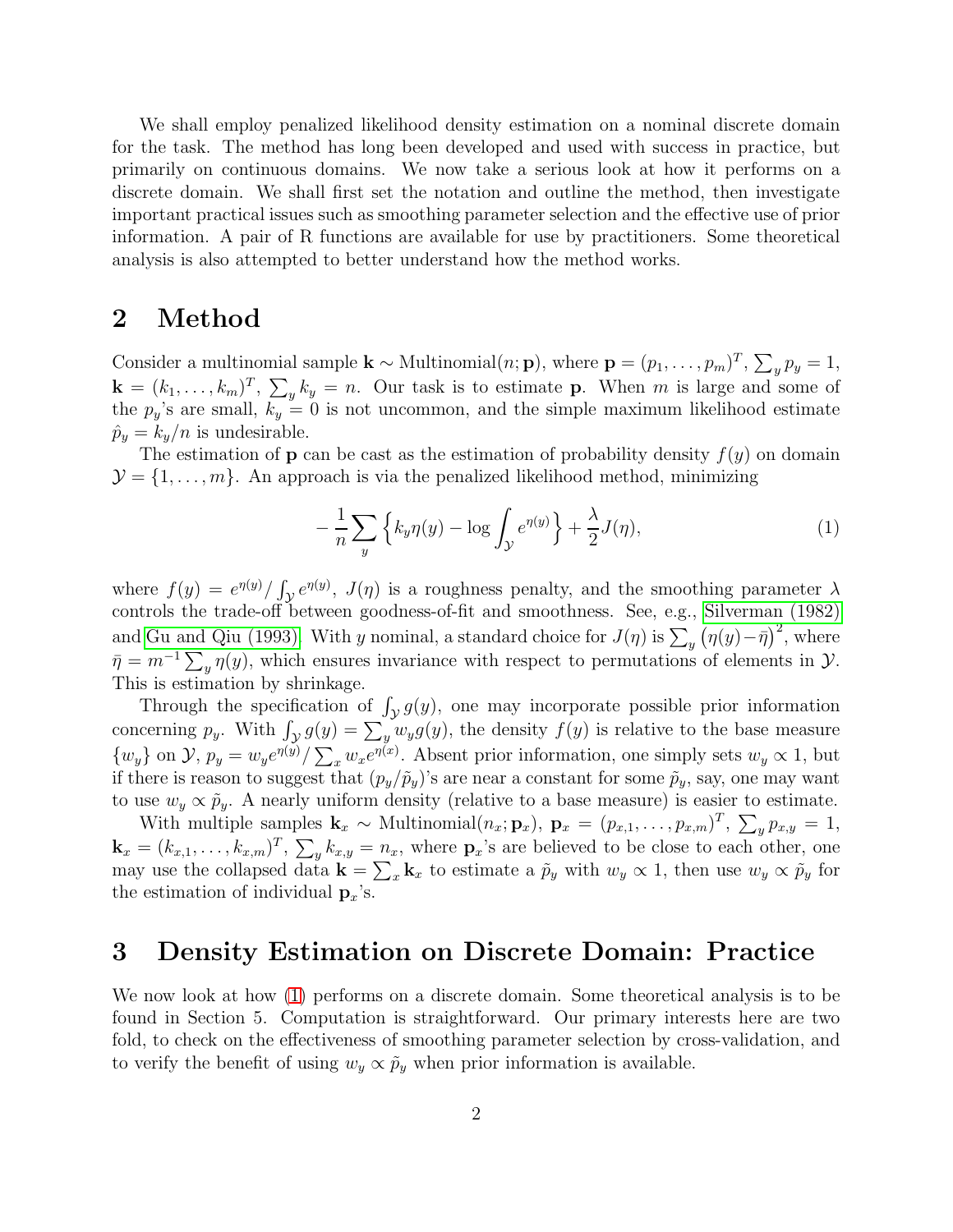

<span id="page-2-0"></span>Figure 1: Density Estimation on Discrete Domain: Left: Relative efficacy  $L(\lambda_o)/L(\lambda_v)$  with  $w_y \propto 1$  (wider boxes) and  $w_y \propto \tilde{p}_y$  (thinner boxes). Center and Right: **p** (solid) and cross-validated  $\hat{\mathbf{p}}$  (faded) with  $w_y \propto 1$  (center) and  $w_y \propto \tilde{p}_y$  (right);  $n = 192$ .

The cross-validation technique for the selection of  $\lambda$  in [\(1\)](#page-1-0) as developed in [Gu and Wang \(2003\)](#page-6-5) proved to be effective on continuous domains, and plays a central role behind the ssden facility in the R package gss [\(Gu 2014\)](#page-6-6); technical details are to be found in [Gu \(2013,](#page-6-7) Sect. 7.3). We now explore its performance on a discrete domain via simple simulation.

Take  $m = 100$ . We first generate  $Z_y \sim N(0, 1)$ , then produce 50 sets of  $Z_{x,y} = Z_y + z_{x,y}$ where  $z_{x,y} \sim N(0, 1/4)$ . One then has 50  $\mathbf{p}_x$ 's with  $p_{x,y} \propto e^{Z_{x,y}}$ . Now split  $N = 10000 =$  $\sum_{x} n_x$  total size to these 50 multinomial distributions in a random but slightly uneven fashion, with  $n_x$  ranging from 104 to 314. With the collapsed data of size 10k, one has a cross-validated estimate  $\tilde{p}_y$ .

For each of the 50 samples, four estimates were calculated, a pair each with  $w_y \propto 1$  and  $w_y \propto \tilde{p}_y$ . For each pair, one estimate was with  $\lambda$  minimizing the cross-validation score (as implemented in ssden) at  $\lambda_v$ , another with  $\lambda$  minimizing the Kullback-Leibler divergence  $L(\lambda) = \text{KL}(\mathbf{p}, \hat{\mathbf{p}}) = \sum_{y} p_y \log p_y / \hat{p}_y$  at  $\lambda_o$ ; the subscript x is omitted in the formula, but the 50 samples were generated from 50  $\mathbf{p}_x$ 's with generally different sizes  $n_x$ .

Ratios of  $L(\lambda_o)/L(\lambda_v)$  are summarized in the boxplots in the left half of the left frame in Figure [1.](#page-2-0) The sizes  $n_x \in [103, 314]$  are very low for  $m = 100$ , yet even with  $w_y \propto 1$ ,  $L(\lambda_o)$ 's were in the range (0.080, 0.257) with the median at 0.138; the bahavior of cross-validation was dichotomous, succeeding 28 times and failing 22. The method is capable, only if one can tune it properly by selecting the right  $\lambda$  in practice. Using  $w_y \propto \tilde{p}_y$ ,  $L(\lambda_o)$ 's moved to the range (0.042, 0.100) with the median at 0.064, and cross-validation performed reliably;  $L(\lambda_v)$ 's had a range (0.044, 0.153) with the median at 0.080. Repeating the exercise with a more reasonable total size  $N = 25k$ , for  $n_x \in [252, 761]$ , parallel boxplots are shown in the right half of the frame; the range of  $L(\lambda_v)$ 's for  $w_y \propto \tilde{p}_y$  are now (0.033, 0.087), with the median at 0.047.

The cross-validated estimates using a sample of  $n = 192$  are shown in the center and right frames in Figure 1, with  $p_y$ 's sorted and plotted in solid. The estimates  $\hat{p}_y$ 's in faded,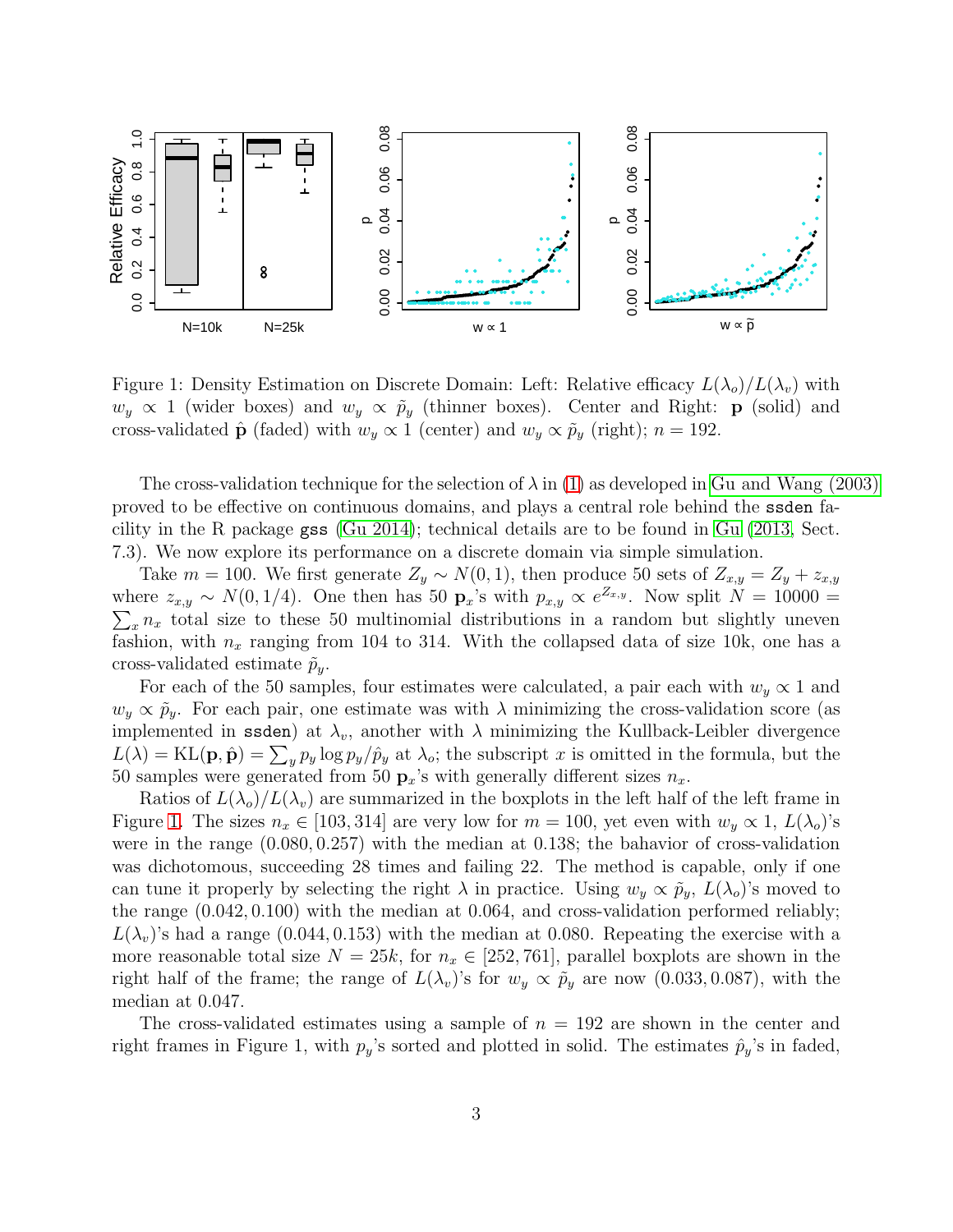vertically aligned with the  $p_y$ 's, are invariant to permutations of y, but the sorting cuts down on clutter. There are 39  $k_y = 0$  in the sample. The  $w_y \propto 1$  fit has KL( $\mathbf{p}, \hat{\mathbf{p}}$ ) = 1.244 (really bad); the layers of  $\hat{p}_y$ 's from below in the center frame correspond to  $k_y = 0, 1, \ldots$ . The  $w_y \propto \tilde{p}_y$  fit has KL $(\mathbf{p}, \hat{\mathbf{p}}) = 0.108$ , compared to KL $(\mathbf{p}, \tilde{\mathbf{p}}) = 0.126$ .

# 4 Miscellaneous

#### Computation and Software

On  $\mathcal{Y} = \{1, \ldots, m\}$ , basis functions (i.e., the likes of unit vectors) are largely independent of each other, so one needs to entertain  $m-1$  coefficients numerically, one each for all but one  $y \in \mathcal{Y}$ ; the one less is due to a side condition needed on  $\eta(y)$  to ensure a one-to-one mapping  $f(y) = e^{\eta(y)}/\int_{\mathcal{Y}} e^{\eta(y)}$ . When m is large, the  $O(m^3)$  execution time could be demanding.

With  $w_y \propto 1$ ,  $\hat{\eta}_y$ 's associated with  $k_y = 0$  are all equal by symmetry, as seen in the center frame of Figure [1,](#page-2-0) so one may use that as the baseline, and exclude bases associated with  $k_y = 0$  to save some computation.

A pair of R functions have been added to the gss package to facilitate the practical use of the proposed method.

One may use  $\mathsf{sscomp}(x,\mathsf{wt})$  to perform density estimation on a nominal discrete domain, which takes  $k_y$  in x;  $k_y = 0$  does need to be included, as the length of x gives m. The default  $w_y \propto 1$  can be overridden via wt. The function is simply a stripped down version of ssden, tailor-made for use in the current setting. It returns the cross-validated estimate  $\hat{\mathbf{p}}$  as an  $m \times 1$  matrix.

With data in a matrix of  $k_{x,y}$ 's of m rows, one may use  $\text{sscomp2}(x)$ , which collapses the columns to estimate  $\tilde{p}$  using sscomp with the default  $w_y \propto 1$ , calls sscomp with  $w_y \propto \tilde{p}_y$  to estimate  $\mathbf{p}_x$  for each column, then returns the  $\hat{\mathbf{p}}_x$ 's in a matrix matching the input.

#### Remarks

Working with the log density  $\eta(y)$ , one guarantees  $p_y > 0$ , however small they might be. The domain  $\mathcal Y$  enters [\(1\)](#page-1-0) via  $\int_{\mathcal Y} e^{\eta(y)}$ , so is part of data in the setting.

As seen above in the empirical study of Section 3, and also later in the theoretical analysis of Section 5,  $w_y$ 's mimicking the "shape" of  $p_y$ 's allow [\(1\)](#page-1-0) to perform better. This resembles the mechanism behind importance sampling. With a single sample, one may use other sources of prior information in lieu of  $\tilde{p}$ , if available.

While  $k_y$ 's should be non-negative integers according to our multinomial formulation, the algorithm and the R code work with any non-negative numbers. The same ratios  $k_y/n$ represent the same empirical pattern reflecting  $p_y$ , but a larger  $n = \sum_y k_y$  makes crossvalidation to pick a smaller  $\lambda$ , tilting  $\hat{p}_y$  closer to  $k_y/n$ .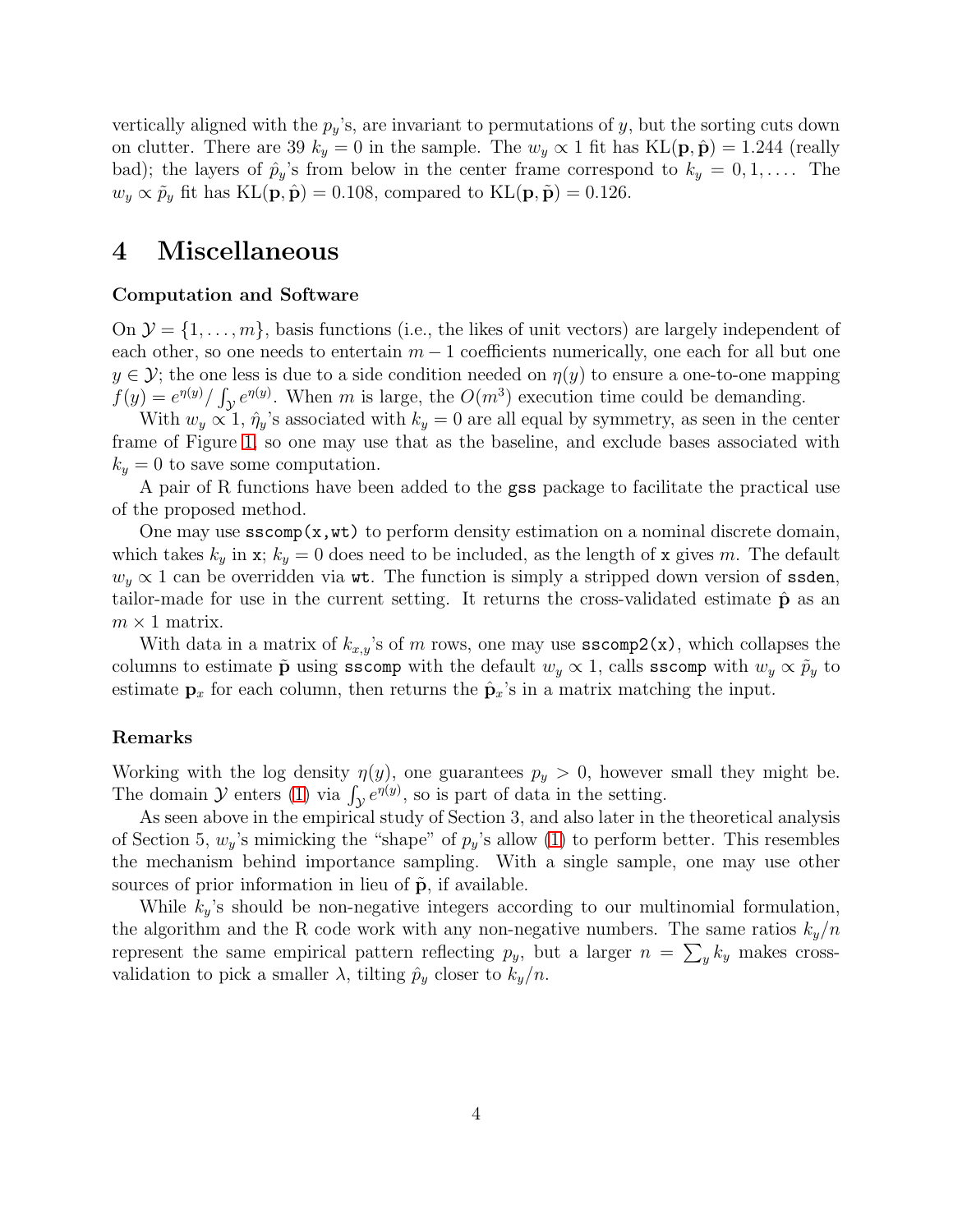### 5 Density Estimation on Discrete Domain: Theory

We now attempt some theoretical analysis concerning density estimation via  $(1)$  on a nominal discrete domain. The theory developed in the literature on continuous domains [\(Silverman 1982;](#page-6-3) [Cox and O'Sullivan 1990;](#page-6-8) [Gu and Qiu 1993\)](#page-6-4) does not apply here, as conditions concerning eigenvalues of the quadratic roughness functional  $J(\eta)$  no longer hold.

For a one-to-one mapping  $p_y = w_y e^{\eta_y} / \sum_x w_x e^{\eta_x}$ , we impose a side condition  $\sum_y \eta_y = 0$ . It follows that  $J(\eta) = \sum_{y} \eta_y^2$ , and [\(1\)](#page-1-0) can be written as

<span id="page-4-1"></span><span id="page-4-0"></span>
$$
-\frac{1}{n}\sum_{y}k_{y}\eta_{y} + \log \sum_{y}w_{y}e^{\eta_{y}} + \frac{\lambda}{2}\sum_{y}\eta_{y}^{2}.
$$
 (2)

#### Linear Approximation

Denoting by  $p_{0,y} = w_y e^{\eta_{0,y}} / \sum_x w_x e^{\eta_{0,x}}$  the true probabilities, substituting  $\log \sum_y w_y e^{\eta_y}$  in [\(2\)](#page-4-0) by its quadratic approximation at  $\eta_{0,y}$ , and dropping terms not involving  $\eta_y$ , one has

$$
- \sum_{y} (\tilde{k}_{y} - p_{0,y}) \eta_{y} + \frac{1}{2} \Big\{ \sum_{y} p_{0,y} (\eta_{y} - \eta_{0,y})^{2} - \Big( \sum_{y} p_{0,y} (\eta_{y} - \eta_{0,y}) \Big)^{2} \Big\} + \frac{\lambda}{2} \sum_{y} \eta_{y}^{2}
$$
  
= -(\tilde{\mathbf{k}} - \mathbf{p}\_{0})^{T} \boldsymbol{\eta} + \frac{1}{2} (\boldsymbol{\eta} - \boldsymbol{\eta}\_{0})^{T} (P\_{0} - \mathbf{p}\_{0} \mathbf{p}\_{0}^{T}) (\boldsymbol{\eta} - \boldsymbol{\eta}\_{0}) + \frac{\lambda}{2} \boldsymbol{\eta}^{T} \boldsymbol{\eta}, (3)

where  $k_y = k_y/n$ ,  $P_0 = \text{diag}(p_{0,1}, \ldots, p_{0,m})$ ; for the quadratic approximation, write  $A(\alpha)$  $\log \sum_{y} w_{y} e^{\alpha(\eta_{y}-\eta_{0,y})+\eta_{0,y}}$ , differentiate with respect to  $\alpha$ , then  $A(1) \approx A(0) + A'(0) + \frac{1}{2}A''(0)$ .

We shall first analyze the minimizer of  $(3)$ , which is linear in  $k_y$ , then bridge it with the minimizer of [\(2\)](#page-4-0). Differentiating [\(3\)](#page-4-1) with respect to  $\eta$  and setting the gradient to 0, the minimizer  $\tilde{\eta}$  satisfies

$$
(\lambda I + P - \mathbf{p}_0 \mathbf{p}_0^T)\tilde{\boldsymbol{\eta}} = (\tilde{\mathbf{k}} - \mathbf{p}_0) + (P_0 - \mathbf{p}_0 \mathbf{p}_0^T)\boldsymbol{\eta}_0.
$$

It follows that

$$
\tilde{\boldsymbol{\eta}} - \boldsymbol{\eta}_0 = (\lambda I + P_0 - \mathbf{p}_0 \mathbf{p}_0^T)^{-1} ((\tilde{\mathbf{k}} - \mathbf{p}_0) - \lambda \boldsymbol{\eta}_0).
$$

#### Error Bounds

Write  $B(\alpha) = \sum_{y} h_y w_y e^{\alpha(\eta_{1,y}-\eta_{0,y})+\eta_{0,y}} / \sum_{y} w_y e^{\alpha(\eta_{1,y}-\eta_{0,y})+\eta_{0,y}}$ . It is clear that  $B(1)-B(0) =$  $\mathbf{h}^T(\mathbf{p}_1-\mathbf{p}_0)$ , where  $p_{1,y} = w_y e^{\eta_{1,y}} / \sum_{x} w_x e^{\eta_{1,x}}$ . A Taylor approximation  $B(1) \approx B(0) + B'(0)$ yields  $\mathbf{h}^T(\mathbf{p}_1 - \mathbf{p}_0) \approx \mathbf{h}^T (P_0 - \mathbf{p}_0 \mathbf{p}_0^T) (\boldsymbol{\eta}_1 - \boldsymbol{\eta}_0)$ , so

<span id="page-4-2"></span>
$$
(\mathbf{p}_1 - \mathbf{p}_0)^T (\boldsymbol{\eta}_1 - \boldsymbol{\eta}_0) \approx (\boldsymbol{\eta}_1 - \boldsymbol{\eta}_0)^T (P_0 - \mathbf{p}_0 \mathbf{p}_0^T) (\boldsymbol{\eta}_1 - \boldsymbol{\eta}_0) = V(\boldsymbol{\eta}_1 - \boldsymbol{\eta}_0); \tag{4}
$$

the left-hand-side is  $KL(\mathbf{p}_0, \mathbf{p}_1) + KL(\mathbf{p}_1, \mathbf{p}_0)$ , the symmetrized Kullback-Leibler, and the right-hand-side quadratic proxy is a weighted mean square error of log probability, with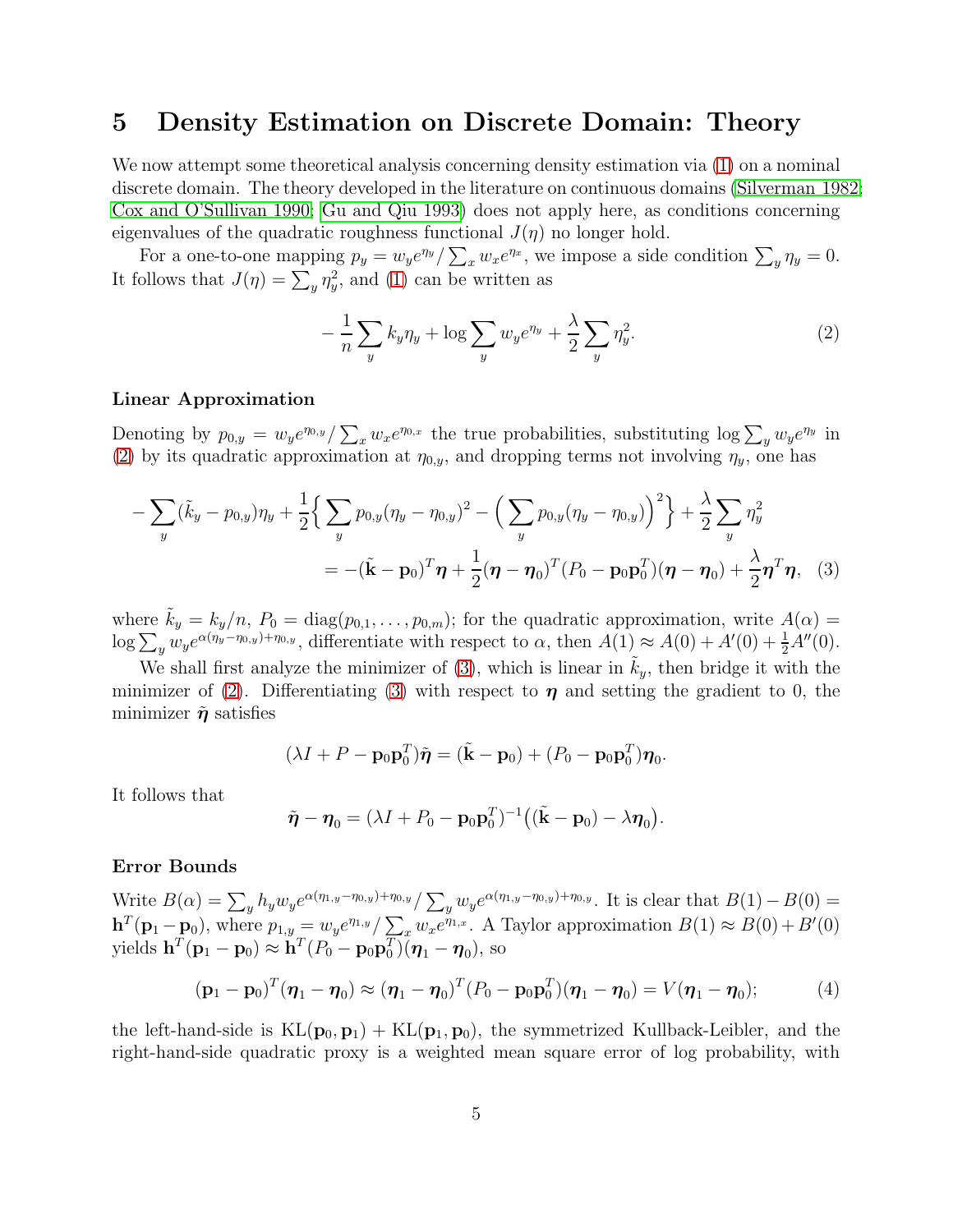$p_{0,y}$ 's as the weights. Note that  $V(\eta + C) = V(\eta)$ , invariant to the side condition imposed on  $\eta$ . We shall try to bound

$$
(\lambda J + V)(\tilde{\boldsymbol{\eta}} - \boldsymbol{\eta}_0) = (\tilde{\boldsymbol{\eta}} - \boldsymbol{\eta}_0)^T (\lambda I + P_0 - \mathbf{p}_0 \mathbf{p}_0^T)(\tilde{\boldsymbol{\eta}} - \boldsymbol{\eta}_0).
$$

By Cauchy-Schwartz, one can treat the bias term involving  $\eta_0$  and the variance term involving  $(\tilde{\mathbf{k}}_r - \mathbf{p}_0)$  separately.

For the variance term, note that  $E[(\tilde{\mathbf{k}} - \mathbf{p}_0)(\tilde{\mathbf{k}} - \mathbf{p}_0)^T] = n^{-1}(P_0 - \mathbf{p}_0 \mathbf{p}_0)$ , so

$$
E[(\tilde{\mathbf{k}} - \mathbf{p}_0)^T (\lambda I + P_0 - \mathbf{p}_0 \mathbf{p}_0^T)^{-1} (\lambda I + P_0 - \mathbf{p}_0 \mathbf{p}_0^T) (\lambda I + P_0 - \mathbf{p}_0 \mathbf{p}_0^T)^{-1} (\tilde{\mathbf{k}} - \mathbf{p}_0)]
$$
  
=  $\frac{1}{n} tr((\lambda I + P_0 - \mathbf{p}_0 \mathbf{p}_0^T)^{-1} (P_0 - \mathbf{p}_0 \mathbf{p}_0^T)) = \frac{1}{n} \sum_y \frac{\rho_y}{\lambda + \rho_y} < \frac{1}{n\lambda}$ ,

where  $\rho_y$ 's are the eigenvalues of  $P_0 - \mathbf{p}_0 \mathbf{p}_0^T$ ,  $\sum_y \rho_y < 1$ . For the bias term,

$$
\lambda^2 \eta_0^T (\lambda I + P_0 - \mathbf{p}_0 \mathbf{p}_0^T)^{-1} (\lambda I + P_0 - \mathbf{p}_0 \mathbf{p}_0^T) (\lambda I + P_0 - \mathbf{p}_0 \mathbf{p}_0^T)^{-1} \eta_0 \leq \lambda \eta_0^T \eta_0.
$$

Putting thing together, one has

<span id="page-5-3"></span>
$$
(\lambda J + V)(\tilde{\boldsymbol{\eta}} - \boldsymbol{\eta}_0) = O_p(\lambda \, \boldsymbol{\eta}_0^T \boldsymbol{\eta}_0 + (n\lambda)^{-1}). \tag{5}
$$

When  $(w_y/p_{0,y})$ 's are near a constant,  $\eta_0^T \eta_0$  is small.

These bounds may not be sharp, but in case they are, the optimal rate also depends on how  $\eta_0^T \eta_0$  grows with m. If  $\eta_0^T \eta_0 \approx m$ , then the optimal rate is  $(\lambda J + V)(\tilde{\eta} - \eta_0) =$  $O_p(\sqrt{m/n})$  achieved at  $\lambda \asymp (mn)^{-1/2}$ ; m is allowed to grow with n, but the growth rate should be slower than  $O(n)$  to guarantee consistency.

#### Approximation Error

Set  $\eta_y = \hat{\eta}_y + \alpha h_y$  in [\(2\)](#page-4-0), where  $\hat{\eta}_y$ 's minimize (2) and  $h_y$ 's are arbitrary. Differentiating with respect to  $\alpha$  and setting the derivative at  $\alpha = 0$  to 0, one has

<span id="page-5-1"></span>
$$
-\frac{1}{n}\sum_{y} k_{y}h_{y} + \sum_{y} \hat{p}_{y}h_{y} + \lambda \sum_{y} \hat{\eta}_{y}h_{y} = -\tilde{\mathbf{k}}^{T}\mathbf{h} + \hat{\mathbf{p}}^{T}\mathbf{h} + \lambda \hat{\boldsymbol{\eta}}^{T}\mathbf{h} = 0,
$$
\n(6)

where  $\hat{p}_y = w_y e^{\hat{\eta}_y} / \sum_x w_x e^{\hat{\eta}_x}$ . Setting  $\eta = \tilde{\eta} + \alpha \mathbf{h}$  in [\(3\)](#page-4-1), differentiating with respect to  $\alpha$ , then setting the derivative at  $\alpha = 0$  to 0, one has

<span id="page-5-2"></span><span id="page-5-0"></span>
$$
-(\tilde{\mathbf{k}}-\mathbf{p}_0)^T \mathbf{h} + (\tilde{\boldsymbol{\eta}}-\boldsymbol{\eta}_0)^T (P_0-\mathbf{p}_0 \mathbf{p}_0^T) \mathbf{h} + \lambda \tilde{\boldsymbol{\eta}}^T \mathbf{h} = 0.
$$
 (7)

Subtracting [\(7\)](#page-5-0) from [\(6\)](#page-5-1) and setting  $\mathbf{h} = \hat{\eta} - \tilde{\eta}$ , some algebra yields

$$
\lambda(\hat{\boldsymbol{\eta}} - \tilde{\boldsymbol{\eta}})^T(\hat{\boldsymbol{\eta}} - \tilde{\boldsymbol{\eta}}) + (\hat{\mathbf{p}} - \tilde{\mathbf{p}})^T(\hat{\boldsymbol{\eta}} - \tilde{\boldsymbol{\eta}})
$$
  
=  $(\tilde{\boldsymbol{\eta}} - \boldsymbol{\eta}_0)^T (P_0 - \mathbf{p}_0 \mathbf{p}_0^T)(\hat{\boldsymbol{\eta}} - \tilde{\boldsymbol{\eta}}) - (\tilde{\mathbf{p}} - \mathbf{p}_0)^T (\hat{\boldsymbol{\eta}} - \tilde{\boldsymbol{\eta}}).$  (8)